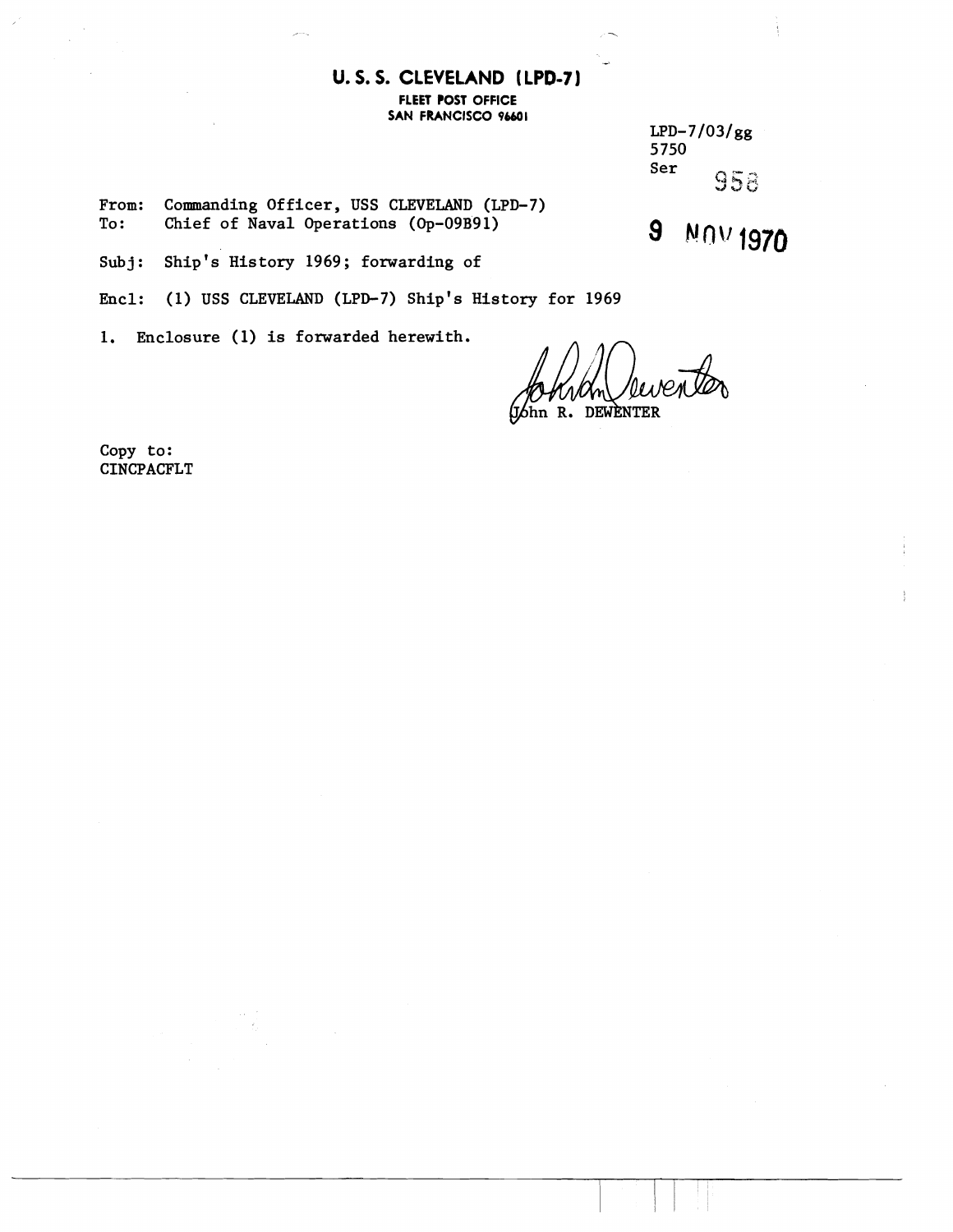OPNAV REPORT 5750-1 USS CLEVELAND (LPD-7) SHIP'S HISTORY 1969

 $\sim$   $\sim$ 

 $\sim$ 

 $\pm$   $\pm$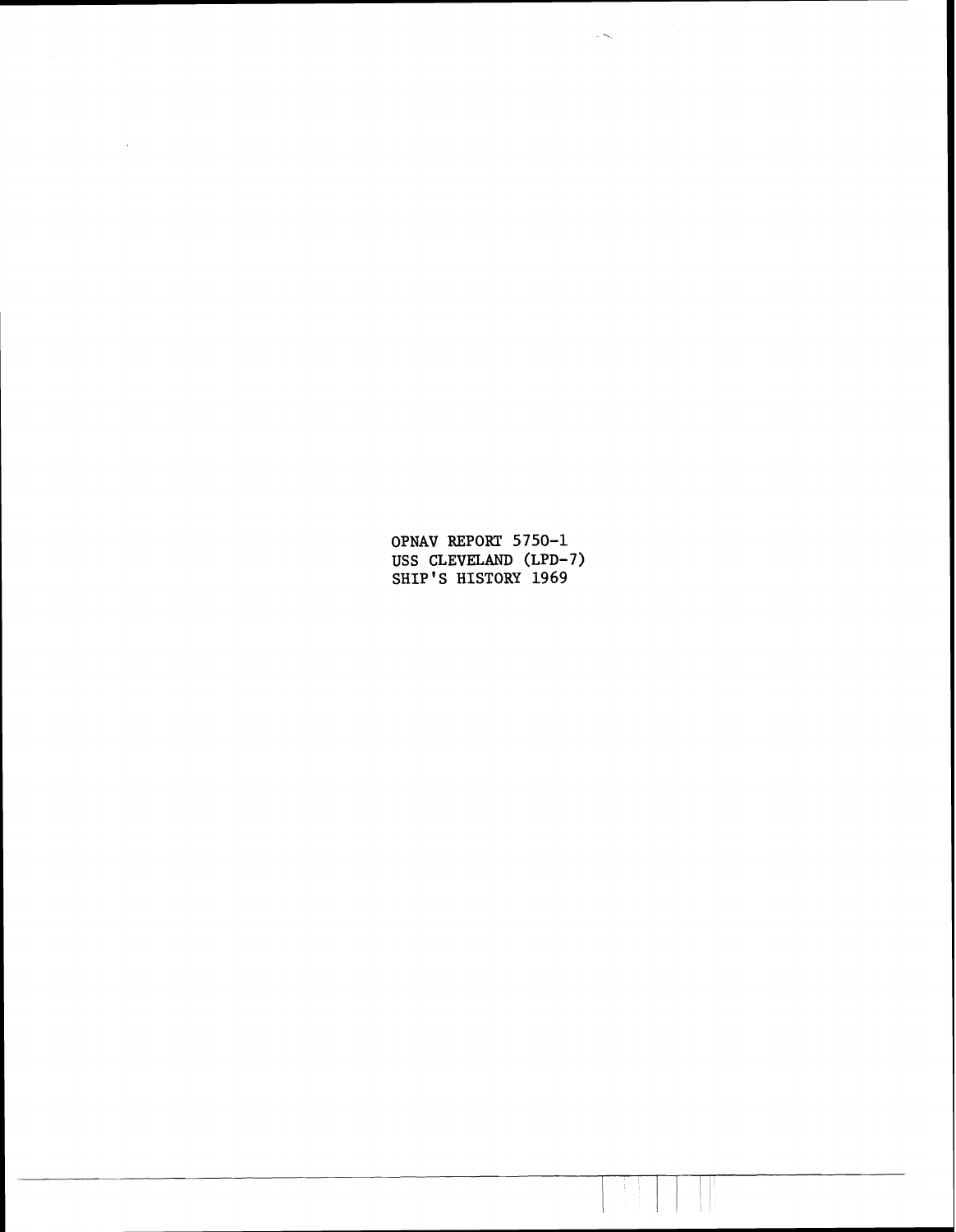CHRONOLOGY OF EVENTS

 $\sim$ 

 $\sim$ 

| 1 January - 12 January     | Post shakedown availability, San Diego                                                                                          |
|----------------------------|---------------------------------------------------------------------------------------------------------------------------------|
| 13 January - 30 April      | Inport San Diego, local operations<br>southern California, Exercise Bell Jangle,<br>and preparation for Overseas Movement.      |
| $1$ May - 18 May           | Enroute Western Pacific                                                                                                         |
| 18 May - 7 December        | Under operational Control of Commander<br>United States Seventh Fleet                                                           |
| 29 May - 3 September       | Operated as a Unit of Amphibious Ready<br>Group Alfa, Operations Bold Pursuit,<br>Mighty Play and Defiant Stand.                |
| 4 September Wev19 November | Operated as Flagship for Commander<br>Amphibious Force Seventh Fleet, Operation<br>Sea Float/Breezy Cove and Keystone Cardinal. |
| 20 November - 19 December  | Enroute San Diego                                                                                                               |
| 20 December - 31 December  | Leave and Upkeep, San Diego                                                                                                     |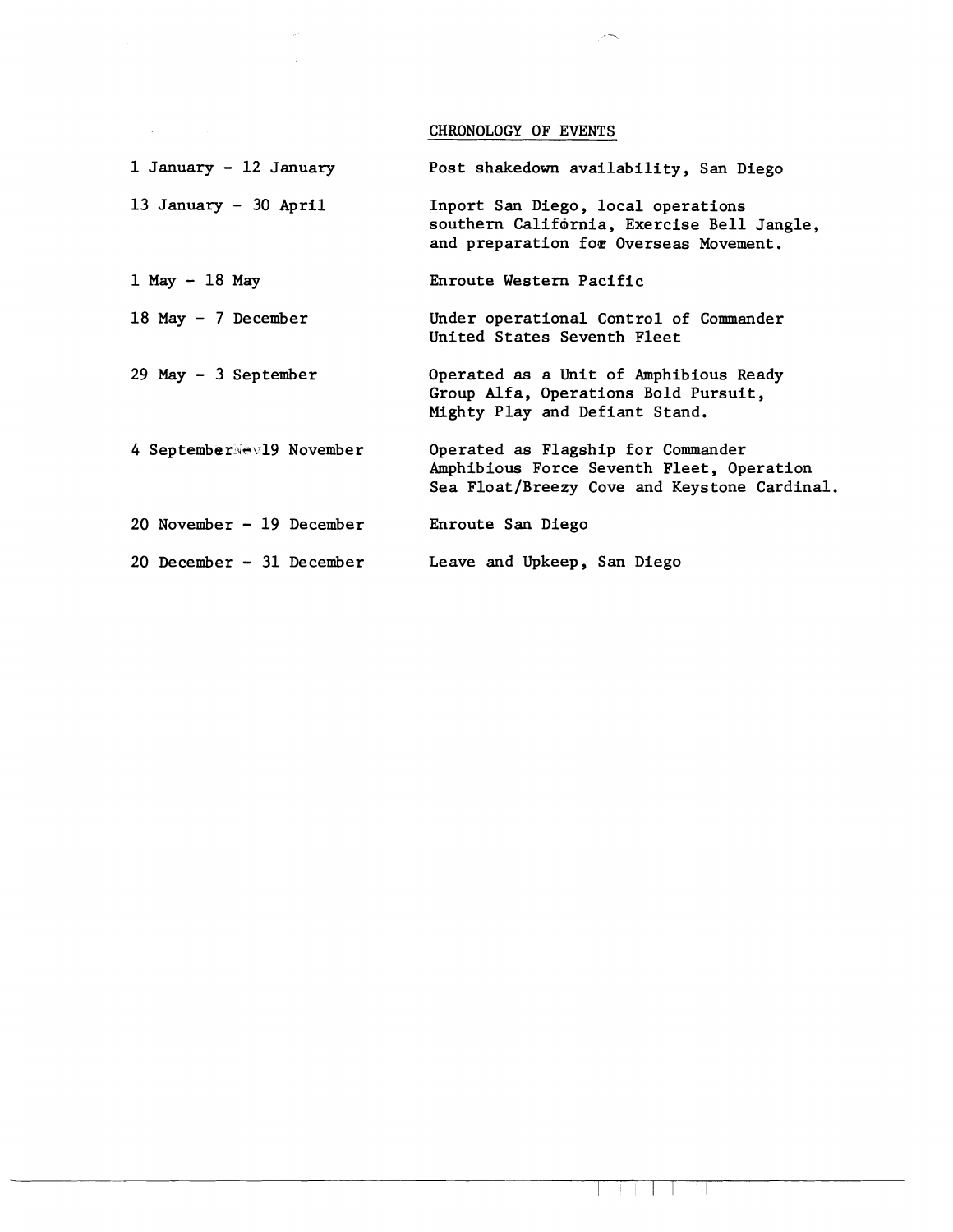USS CLEVELAND (LPD-7) spent the first four months of 1969 primarily inport in San Diego in preparation for an extended WESTPAC Deployment scheduled to commence on 1 May. This inport period was interspersed with various short underway periods which included a trip to Seal Beach to load ammunition on 14-15 January, Interim Refresher Training under Fleet Training Group San Diego from 27 January - 7 February, Amphibious Refresher Training from 17-27 February, and participation in Exercise Bell Jangle, as combined Navy-Marine Amphibious Exercise conducted in the Camp Pendleton and Southern California Op areas from 14 - 20 March.

During this period various inspections and visits were conducted to determine the ship"s readiness for deployment. These included a Nuclear Weapons Acceptance Inspection on 6 January, Electronic Warfare visit on 9 January, Ney Award visit on 10 February, 3-M Inspection on 11 - 12 February, Force Medical Officer's Inspection on 5 March, Material and Pre-Deployment lnapection on 10 March, Annual Supply Inspection on 24 - 25 March, Administrative Inspection on 2 - 4 April, an Electronic Warfare Material Inspection on 23 April.

A Post Shakedown Availability from 1 - 12 January and Restricted Availabilities from 15 - 19 January and from 25 March - 29 April, which included a period in drydock from 25 Mar to 5 April were used to correct various material casualties before deployment.

**On** 24 March the Honorable John R. CHAFEE, Secretary of the Navy, visited CLEVELAND for a demonstration of the capabilities of an LPD and for a luncheon with the Commanding Officer.

On 1 May the ship got underway for an extended WESTPAC deployment and participated in Convex 2-69 enroute to Pearl Harbor as a unit of TU 16.8.2. After brief stops in Hawaii and Okinawa, the ship arrived in Subic Bay, Republic of the Philippines, on 29 May and relieved USS OGDEN (LPD-5) as part of Amphibious Ready Group Alfa.

Upon arriving in Danang, Republic of Vietnam, on 6 June, CLEVELAND began its first line period as a unit of Amphibious Ready Group Alfa. Other units of the ready group were USS IWO JIMA (LPH-2), USS WASHBURN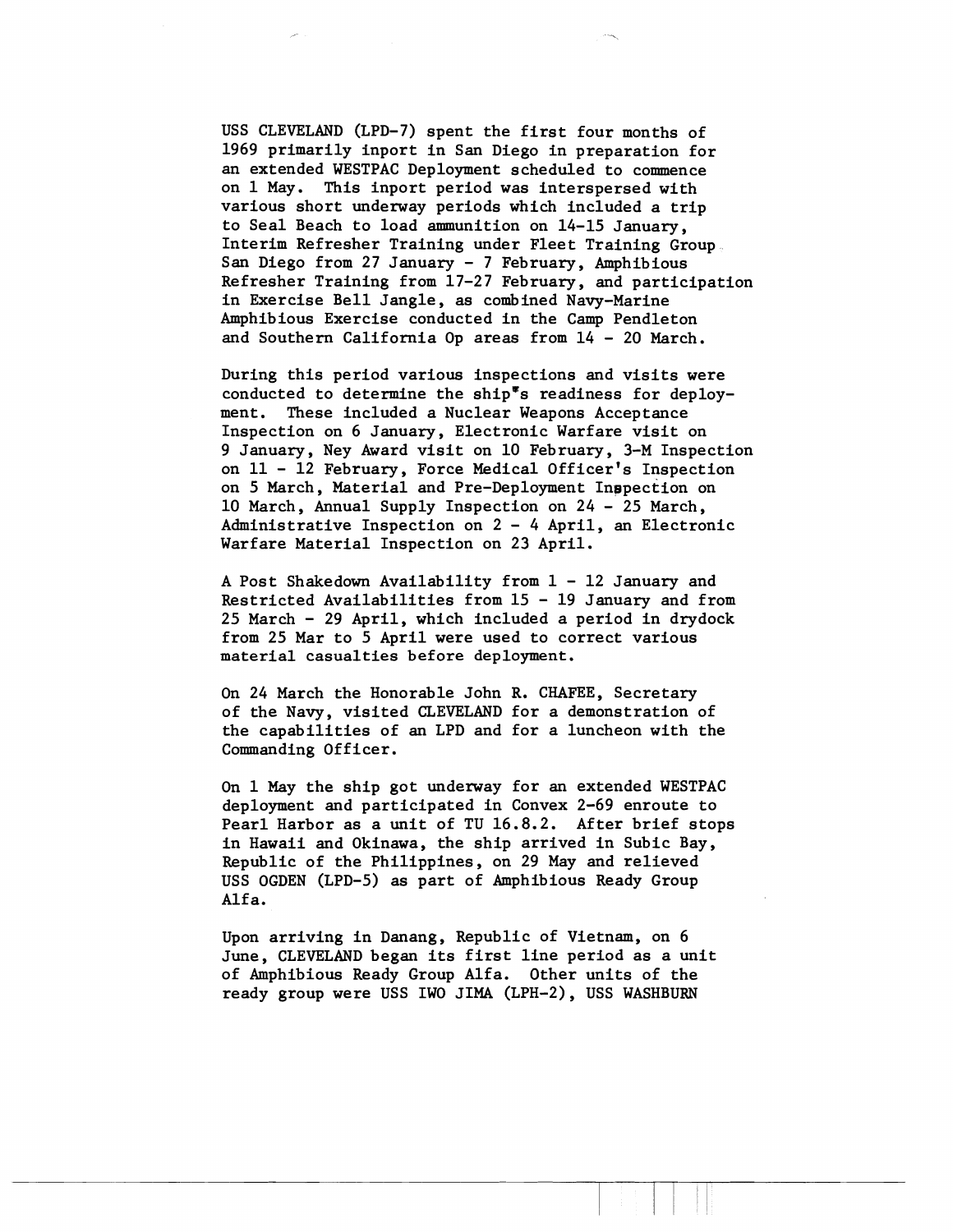(LKA-104), USS WHETSTONE (LSD-27) and Marine Battalion Landing Team 1/26. This first line period lasted until 20 July. During that period the ship participated in Operation Bold Pursuit, a combined helicopter and waterborne landing on Barrier Island from 27 June to 6 July, and Operation Mighty Play, a helicopter assualt south of Danang from 10 July until 20 July,

After terminating Operation Mighty Play, the ships of Amphibious Ready Group Alfa returned to Subic Bay for a fourteen day upkeep period.

On 8 August Amphibious Ready Group Alfa arrived in Danang, backloaded units of Battalion 1/26 and commenced its second line period. For CLEVELAND this line period ended on 3 September when the ship assumed duties as Flagship for **RADM** E. M. ROSENBERG, Commander Amphibious Force Seventh Fleet. Before departing the Danang area, the ship did provide support during Operation Defiant Stand, an amphibious assault south of Danang which included units of the Repbulic of Korea Marines.

While active as Flagship from 3 September until 19 November, CLEVELAND spent a great deal of time in the Danang area serving as a mobil headquarters for Commander Task Force 76. During this period port visits were also made to Subic Bay, 16 - 18 September, <sup>3</sup>- 10 October, 29 October, 17 - 19 November; Hong Kong, B.C.C. 20 - 25 September; Okinawa 25 - <sup>26</sup> October, 9 - 10 November; and Keelung, Republic of China, 12 - 14 November. The ship also made two Kestone Cardinal lifts, transporting retrograde material from the I Corps of Vietnam to Okinawa. From <sup>28</sup>- 30 September, CLEVELAND participated in Operation Breezy Cove/Sea Float by transporting 6 small craft from Nha Be to Song Ong Doc, Republic of Vietnam. **On**  3 November Captain John L. MERRICK relieved Captain Isham LINDER as Commanding Officer .

On 19 November in Subic Bay, RADM ROSENBERG shifted his flag to USS DUBUQUE (LPD-8) and CLEVELAND was relieved of its duties as flagship. Before departing the WESTPAC area, however, the ship did participate in its third Keystone Cardinal lift from Danang to Okinawa and spent a five day upkeep period in Yokosuka,